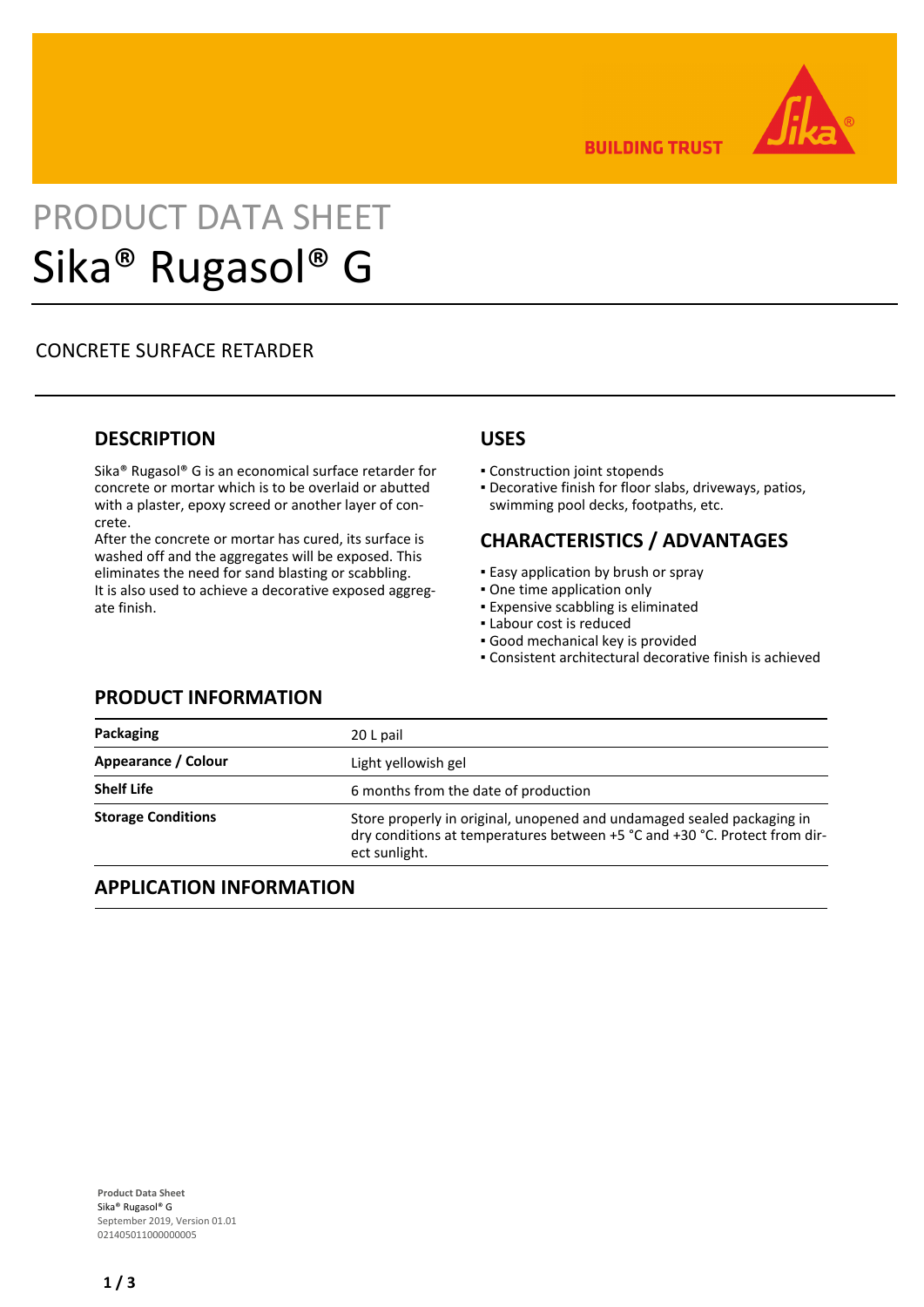## **Consumption Application on to fresh concrete**

**Concrete Type Recommended coverage of diluted Sika® Rugasol® G**  $0.6 - 1.2$  l/m<sup>2</sup>  $*$ 

Concrete with retarders on (normally C30 and below) Concrete with superplasticiser only or superplasticiser and retarder only (normally C35 and above)

 $1.0 - 2.0$  l/m<sup>2</sup>

\* Preliminary trials are recommended to determine actual rate of coverage The rate of coverage may differ from the recommended rate (due to cement type, cement content, ambient temperature and the duration of Sika® Rugasol® G is left on the concrete before removal). *Therefore, preliminary trials are recommended to determine the actual rate of coverage, depth of etch in the concrete and the duration/waiting time before removing the soft cement laitance from the conrete surface.* **Application on to formwork surface**

0.20–0.30 l/m² (Do not dilute)

## **APPLICATION INSTRUCTIONS**

#### **APPLICATION**

#### **Application on to fresh concrete**

*Placing of Concrete*

The concrete is placed and compacted in the normal manner. It is then trowelled or floated.

*Application*

Thoroughly mix Sika® Rugasol® G with water (Sika® Rugasol<sup>®</sup> G:water = 1:2 by volume). The solution obtained is stable.

Immediately after the bleed water has disappeared from the concrete and before initial set, spray diluted Sika® Rugasol® G directly on the concrete surface with a low pressure spraying vessel. It is essential that a uniform rate of coverage be achieved.

Note: Diluted Sika® Rugasol® G should never be applied to the formwork.

#### *Removal*

After initial cure of the concrete has taken place (up to 24 hours in warm weather) the soft cement laitance on the surface can be washed and brushed away using a hard bristle broom or steel wire brush, or water-jetted away (150–200 bars) to reveal the exposed aggregate. High pressure water-jetting is recommended for large areas ( $> 50$  m<sup>2</sup>). The process of removing the soft cement laitence to reveal the exposed aggregates must be completed before the surface hardens. Note: The depth of exposure can vary depending on the cement content of the concrete, ambient temperature, the amount of Sika® Rugasol® G and the time it is left on the concrete surface before removal. However, an etch depth of ~3–5 mm is normal. Preliminary trials are recommended.

#### **Application on to formwork surface**

*Mixing*

Sika® Rugasol® G is supplied ready-to-use for this application and should not be diluted. *Application*

Formwork should be clean and free from any form release agent. Sika® Rugasol® G shall be applied with a brush or short-pile roller. A thorough and uniform rate of coverage is required to achieve a uniform and even depth of etch. Sika® Rugasol® G should be protected

**Product Data Sheet** Sika® Rugasol® G September 2019, Version 01.01 021405011000000005

from direct sunlight after application. It is pertinent that the layer of Sika® Rugasol® G dry completely (tack free) before concreting takes place. While drying, Sika® Rugasol® G shall be protected from water and rain.

#### *Removal*

For optimum results, forms or moulds should be removed as soon as possible after the concrete has gained sufficient strength; normally between 24 to 48 hours in warm weather. Wash and brush with a hard bristle broom or steel wire brush, or water-jet (150–200 bars) the surface to reveal the exposed aggregate. Some of the soft cement paste will adhere to the forms when the mould is stripped. This can be removed easily from both the formwork and the concrete, while still soft by washing and brushing. Always clean moulds immediately after stripping as the soft cement paste will soon harden.

## **BASIS OF PRODUCT DATA**

All technical data stated in this Product Data Sheet are based on laboratory tests. Actual measured data may vary due to circumstances beyond our control.

## **LOCAL RESTRICTIONS**

Please note that as a result of specific local regulations the performance of this product may vary from country to country. Please consult the local Product Data Sheet for the exact description of the application fields.

## **ECOLOGY, HEALTH AND SAFETY**

For information and advice on the safe handling, storage and disposal of chemical products, users shall refer to the most recent Safety Data Sheet (SDS) containing physical, ecological, toxicological and other safety-related data.

## **LEGAL NOTES**

The information, and, in particular, the recommendations relating to the application and end-use of Sika products, are given in good faith based on Sika's cur-



**BUILDING TRUST** 

**2 / 3**